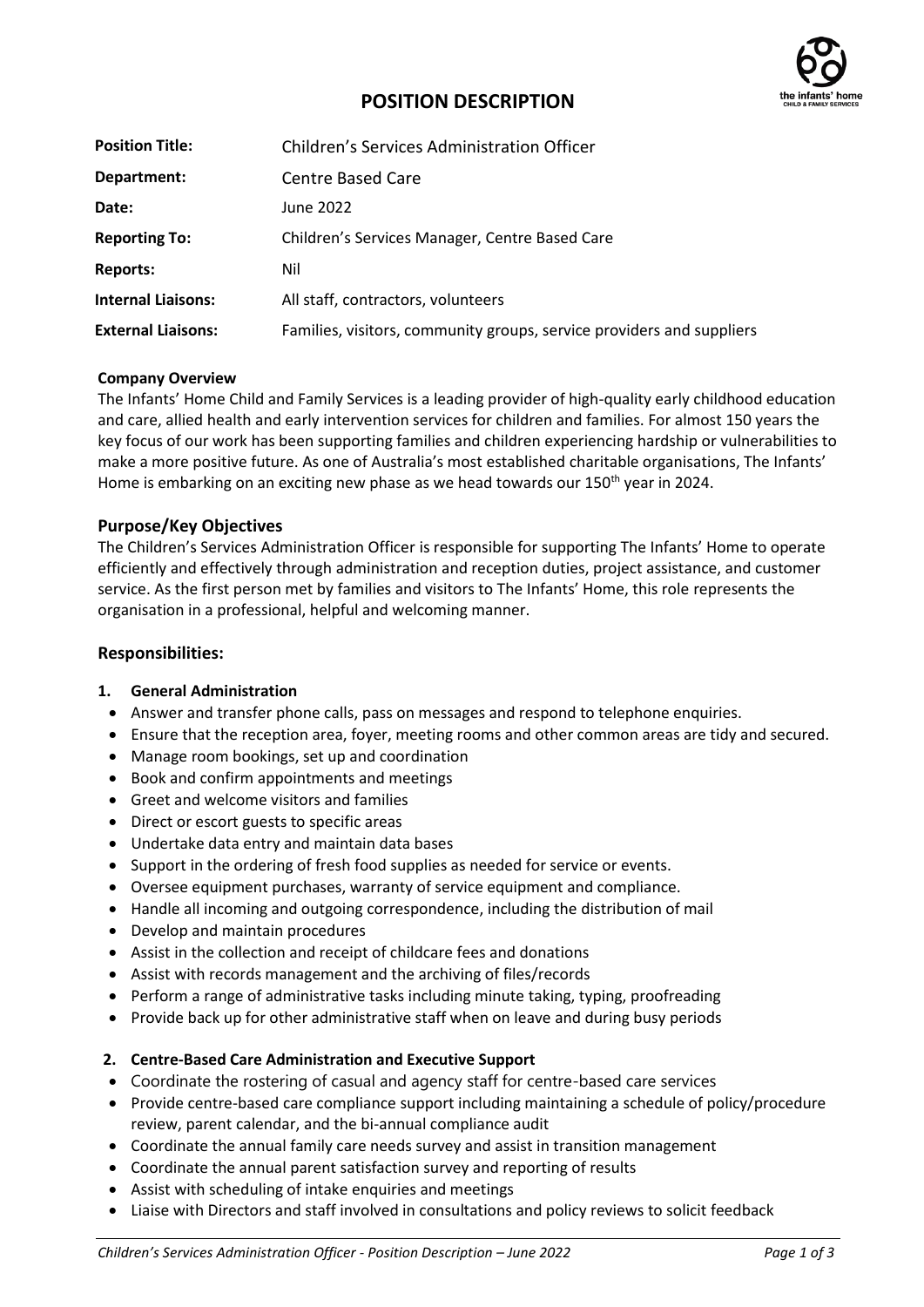- Manage and maintain the Children's Services Manager's diary, including scheduling appointments and meetings.
- Order educational resources, goods and services as approved by the Children's Services.
- Reconcile the Children's Services Manager's credit card and track project expenditure.
- Assist the Children's Services Manager with special projects, including aspect of the Strategic Plan and regular reporting
- Maintain a system to track and follow up on outstanding action items, issues, and correspondence all deadlines are met.

# **3. Professional Conduct**

- Exercise due care, skill and judgement and always act in accordance with applicable professional ethics, principles, legislation and standards
- Always work within the guidelines of policies and procedures of The Infants' Home
- Promote the understanding and application of diversity

# **4. Compliance and Organisational Requirements**

Ensure activities within the area of responsibility comply with:

- National law and regulations
- Work Health and Safety legislation
- National Quality Standards
- Early Years Learning Framework
- Child Protection Legislation
- FIA Code of Conduct
- The Infants' Home vision, mission, policies, procedures and strategic goals

# **5. Risk Management**

- Follow policies and procedures to ensure compliance
- Maintain a safe, healthy and clean environment
- Identify hazards and take action to remove these hazards
- Ensure that all of the Work Health and Safety requirements are met
- Identify risks and report them in a timely manner

# **6. General**

- Respond to customer enquiries and provide welcoming professional customer service
- Participate in all levels of team functions/meetings as required
- Carry out all duties, responsibilities and specific tasks related to the role as well as specific duties allocated by the Children's Services Manager and/or the CEO.

# **Essential Criteria**

The successful candidate will be an engaging customer service and administration professional with a commitment to working in a for-purpose organisation, and an ability to work with stakeholders from diverse backgrounds. In addition, the successful candidate must be able to demonstrate:

- Three or more years' experience in a customer service or administration role
- Proven ability to build and maintain collaborative relationships with diverse stakeholders
- Strong communication skills, both oral and written
- Ability to solve problems in a timely manner
- Experience with or an ability to quickly acquire knowledge of switchboard and phone systems
- Intermediate to advanced IT literacy, with an ability to engage with a range of digital tools
- Ability to work autonomously and as part of a collaborative team
- Excellent organisational, administrative and time-management skills with a strong attention to detail